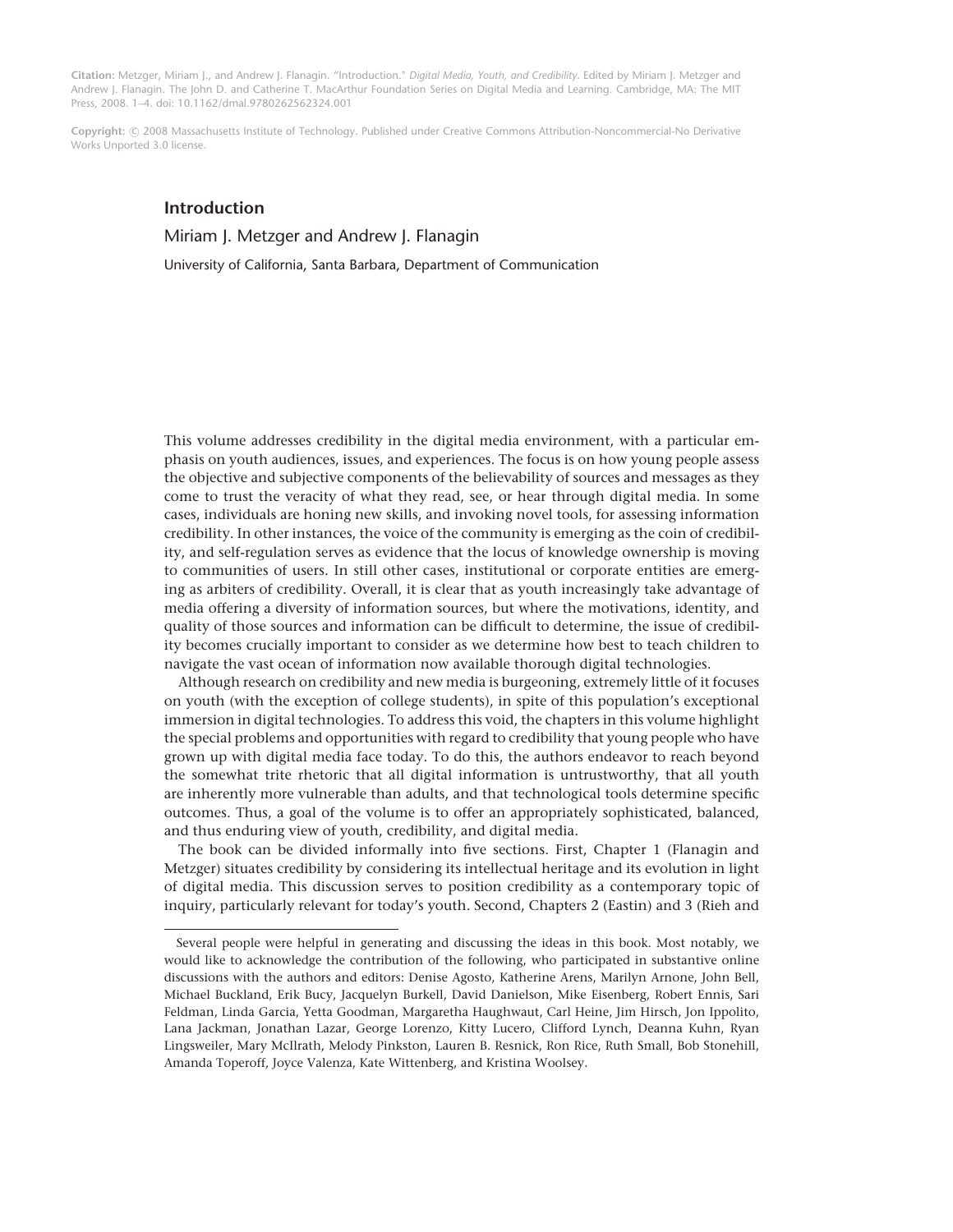Hilligoss) look specifically at two different youth populations, younger (children) and older (college students) youth. Questions about whether and how youth may differ from adult user populations are explored therein. Chapters 4 (Sundar) and 5 (Lankes) examine how digital media challenge some of our traditional assumptions about credibility assessment, including notions that credibility assessment is mostly a conscious, effortful process on the part of users, and that credibility is necessarily tied to authority and hierarchy. Chapter 6 (Eysenbach) offers an in-depth discussion of how users assess the credibility of one particularly important category of information, online health information. Finally, Chapters 7 (Harris) and 8 (Weingarten) respectively examine the educational and political issues surrounding credibility and digital media and offer recommendations for both policy and practice. Collectively, the chapters demonstrate that digital media technologies simultaneously empower and disempower youth as they strive to reach their informational goals. As a means by which to further frame the contribution of the volume overall, each chapter is next discussed in detail to highlight its particular contribution.

Chapter 1, by Andrew Flanagin and Miriam Metzger, defines credibility after situating it in relation to allied terms and concepts. Against this backdrop, the authors argue that understanding credibility is particularly complex—and consequential—in the digital media environment, especially for youth audiences, who have both advantages and disadvantages due to their relationship with contemporary technologies and their life experience. To sort out the new and emerging types of credibility and credibility assessment that are implicated in modern media tools, a categorization of credibility construction is offered that considers individuals as networked actors engaged with others, as opposed to isolated appraisers of credibility. This understanding is leveraged to explain why credibility is a worthy and important topic of inquiry, what is and is not new about credibility in the context of digital media, and the major thrusts of current credibility concerns for scholars, educators, and youth. The chapter concludes by considering the research, policy, and educational implications of credibility today and by making recommendations for practitioners of all kinds who are affected by youth, credibility, and digital media.

In Chapter 2, Matthew Eastin discusses children's cognitive development—or the evolution of their cognitive structures, abilities, and processes—and how it influences their ability to process information encountered online. By examining Piaget's stages of cognitive development, Eastin explores the information evaluations (e.g., assessment of various source cues) that children make when online. One conclusion is that the complex informational environments children must navigate online tax their cognitive capabilities in ways that are variously consequential, depending on their stage of cognitive development. In all cases, however, the Web constitutes a demanding information-processing environment that must be considered when trying to understand credibility assessment among youth audiences. Overall, Eastin argues that research needs to consider how evaluation shifts as children evolve from one developmental stage to another.

Chapter 3, by Soo Young Rieh and Brian Hilligoss, examines the relationship between information-seeking strategies and credibility judgments through an in-depth exploration of how college students identify credible information in everyday information-seeking tasks. The authors argue that credibility assessment is a process that takes place over time rather than a discrete evaluative event. Moreover, the context in which credibility assessment occurs is crucial to understand, because it affects both the level of effort as well as the strategies that people use to evaluate credibility. The authors also find that credibility assessment is best described as an iterative process whereby people make predictive judgments about the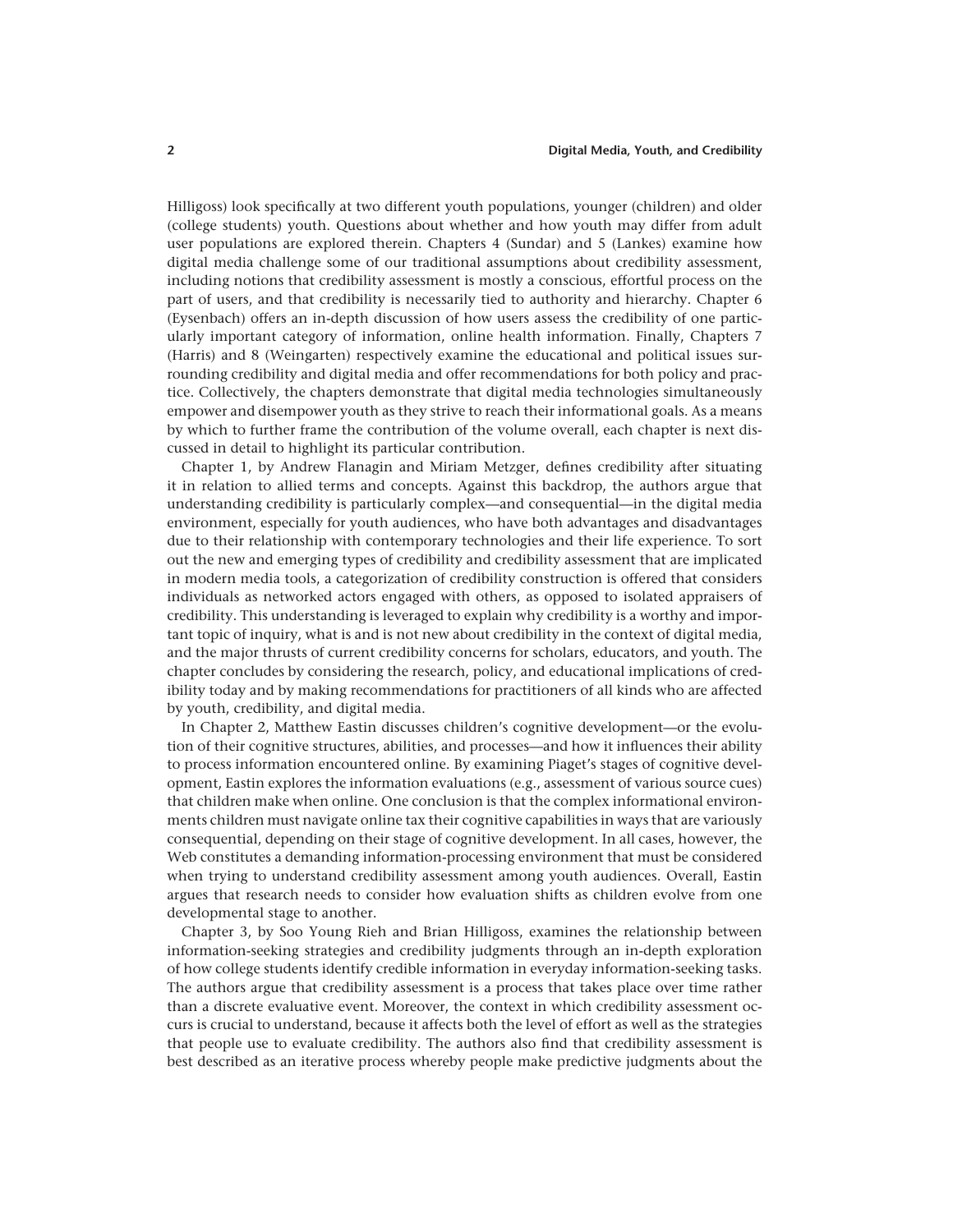## **Introduction 3**

value of information resources prior to taking information-seeking actions and evaluative judgments after accessing information. In turn, information verification or reevaluation may occur after information use. The college students in their study indicated that although credibility was an important consideration during information seeking, they often compromised information credibility for speed and convenience, especially when the information sought was less consequential.

In Chapter 4, S. Shyam Sundar argues that beyond explicit, considered assessments of sources and content, Web users are heavily affected by more subtle cues as they evaluate information online. Particularly for youth audiences, heuristics such as the "surface features" of the interface are important in credibility assessment, since these users are more prone than adults to attend to such elements. Specifically, the "technological affordances" of modality, agency, interactivity, and navigability influence credibility judgments by triggering cognitive heuristics that form impressions of information quality. Thus, Sundar argues that in addition to explicitly conscious efforts, structural and technological factors can profoundly influence credibility judgments by transmitting certain cues that trigger cognitive heuristics leading to impressions of the quality of information. In this manner, the chapter demonstrates that a great deal of automaticity governs youths' assessment of the credibility of information, and that users may rely heavily on cues to make snap judgments while in the midst of online activities rather than on the effortful consideration of the totality of information on any given subject or site. Overall, this work offers important insight for developing effective educational campaigns to teach young people how to discern credible information online.

R. David Lankes, in Chapter 5, looks at how digital media technologies provide means of determining credibility that formerly were not available to individuals. He argues that increased "information self-sufficiency," where consumers are expected or required to seek and assess information critical to their everyday activities, is now normative. As a result, effective credibility assessment is crucial: because information is now disconnected from its physical origin (e.g., people now buy products online without ever inspecting them physically beforehand), accurate and reliable information is essential for sound decisions. In addition, interactions that are increasingly mediated by software—which actually make potentially consequential decisions as users perform various tasks—place users at the mercy of these tools. Both factors suggest a paradox where consumers relying on digital information are simultaneously more independent in their personal lives but also increasingly dependent on digital information and tools. In the end, the separation of credibility from authority afforded by digital media technology necessitates a "reliability" approach to credibility assessment, rather than one founded primarily on authority. In light of this, Lankes explores the opportunities to leverage the special characteristics of digital media to create new methods of credibility assessment.

In Chapter 6, Gunther Eysenbach considers the role of Web technologies on the availability and consumption of health information. He notes that, contrary to some well-publicized surveys of individuals' health information-seeking behaviors, the actual incidence of healthrelated searches on the Internet is much lower than most estimates. Thus, although many people have sought health information online, virtually nobody does so frequently. The implication is that people, and especially young people, are largely unfamiliar with trusted health sources online, making credibility particularly germane when considering online health information. Eysenbach argues that as information consumers use these tools to participate more in their own health choices and decisions, humans and technologies act as new intermediaries—or "apomediaries"—that "stand by" and steer consumers to high-quality